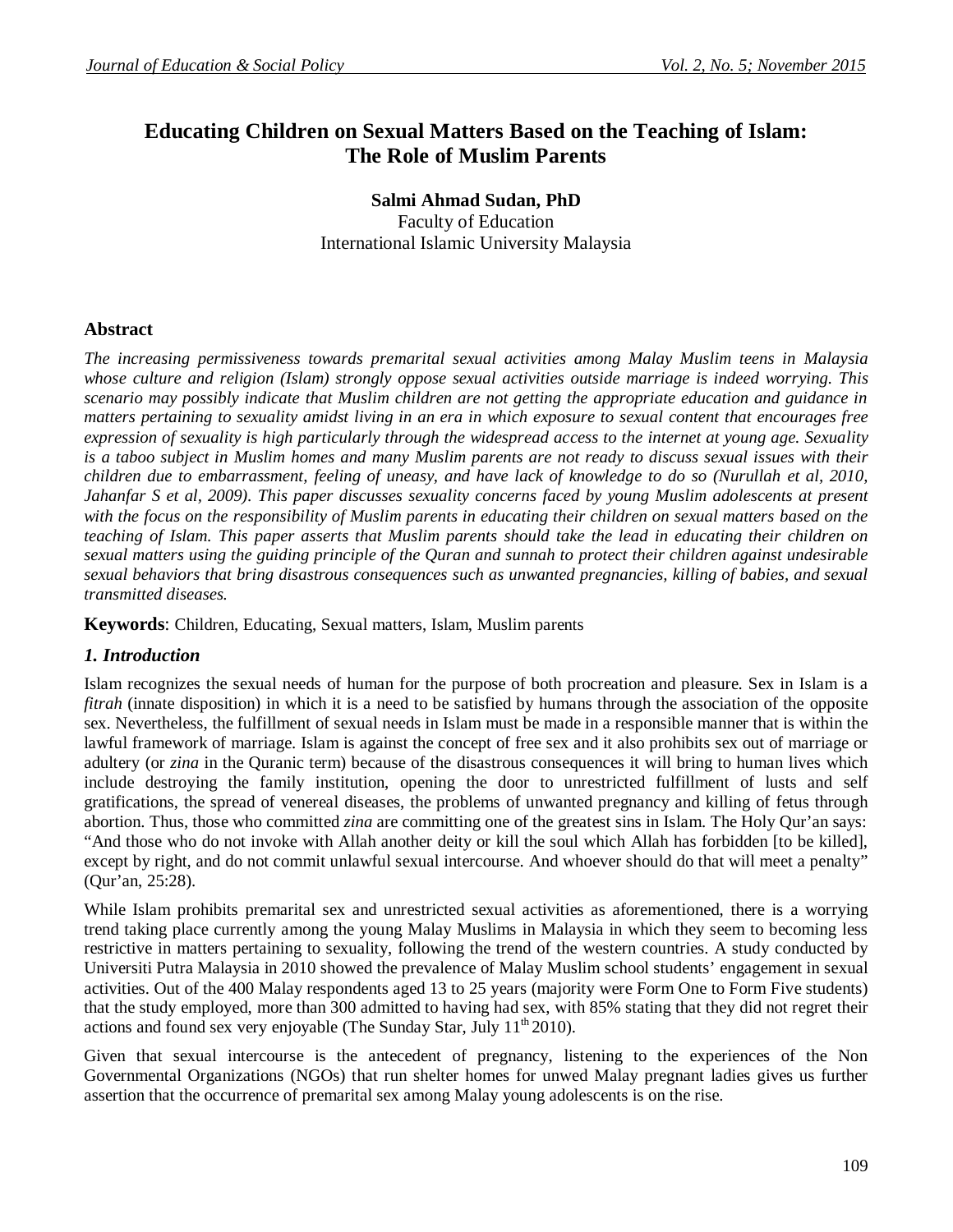Founder of one of the homes reported that it deals with averagely 191 out of wedlock babies a year or 16 babies a month (Harian Metro, 18th October, 2009). What is more worrying according to the founder is that "when the number of cases keeps increasing, the age of the pregnant girls is decreasing, some as young as fifteen years".

In the writer's own experience interacting with school counselors, teachers, school administrators and school students over the last one decade, she have found that the involvement of Malay students in sexual activities is increasing, much without the knowledge of their parents. In addition, many of the counseling interns that the writer supervises at the public secondary schools in the past six years encounter with cases of Malay students who involved in sexual activities, including sexual intercourse. The problems that the students shared with regard to their involvement in sexual activities ranging from unable to control sexual desire, feeling of regret, feeling guilty and dirty, feeling stupid, and fearing God's punishment. Some who disclosed their problem of not being able to control their sexual urges, want help to refrain themselves from continuously engaging in sexual activities. Nevertheless there were some who perceived their involvement in sexual activities as "no big deal" as they claimed it is a normalcy these days and many of their peers also did that.

The increasing permissiveness towards premarital sex among the Malay Muslim teens is indeed worrying. If this trend continues, it is likely that the Muslim youth in Malaysia will be in the same situation as the western societies in which adolescent sexuality is rather free and open, to the contrary to the teaching of Islam. With both the Malay culture and religion (Islam) strongly oppose sexual activities outside marriage; one may wonder why there is a rising trend in the involvement of Malay teens in undesirable sexual activities. This scenario may possibly indicate that Muslim children are not getting the appropriate education and guidance in matters pertaining to sexuality. This paper discusses sexuality concerns faced by young adolescents at present with the focus on the Muslim Malay adolescents and the responsibility of Muslim parents in educating their children on sexual matters based on the teaching of Islam.

#### *2. Sexuality concerns of adolescents in Malaysia*

There is a growing trend that Malaysian teens are becoming more open in matters pertaining to sexuality, following the trend of the western countries (Mudassir et al., 2010, Abdullah, 2010, Low, 2009, Lee et al., 2006). Globalization of the media especially the internet brings the influence of western culture on adolescents' sexual practices throughout the universe (Dusek, 1996; Moore & Rosenthal, 2006). Even in cultures where premarital sex is forbidden, for instance in the majority of the Asian countries, there have been drastic changes in the past few decades with regard to sexual practices (Brown et al., 2002; Eaton et al., 2003 cited in Moore & Rosenthal, 2006). Studies of adolescents' sexual behaviors in a number of Asian countries indicated that premarital sex among adolescents "is not as rare a phenomenon as adults may wish to believe" (Moore & Rosenthal, 2006, p. 130) and that a substantial minority of these young people are sexually active prior to marriage.

Gubhaju (2002) in his study has observed the dissemination of western cultures into the Asian world through globalization and exposed Asian youth to lifestyles which are different from their customary; this includes attitudes toward premarital sex whereby the numbers of Asian adolescents engaging in premarital sex is obviously on the rise despite strong traditional norms opposing it in most of the Asian cultures (Hugo, 2006). Sexual desire and the curiosity to experiment sex are common characteristics of the adolescent phase and currently Malaysian adolescents are being exposed to media content and images without much restriction that lure them to engage in sexual activities. A study on premarital sex among Malay female teens in Malaysia showed that the teens' curiosity to try out sex is heightened when they view pornography repeatedly from their mobile phones (Salmi, 2013). The more often adolescents view pornographic images, the more they perceive benefits of sexual activity and the greater their risk for early sexual debut (Low, 2009, Knight, 2000).

With regards to sexual matters, adolescents refer to peers more than anyone else (Dusek, 1996; Romer, 2003; Moore & Rosenthal, 2006) and therefore peers become most influential factor in forming adolescents' beliefs and attitudes towards sex. This is also the case with Malaysian adolescents as revealed by several studies conducted in Malaysia. In a study by A Maha et al. (2010), it was found that out of the 149 Malaysian secondary school students researched, 65% disclosed they did not think sex should be discussed in depth, and they did not speak to parents, teachers, religious teachers, counselors, relatives, doctors or nurses, but speak only to friends regarding sex. Sex is still a taboo subject in Malaysian homes; as such adolescents normally acquire information about sex from their friends rather than from their parents.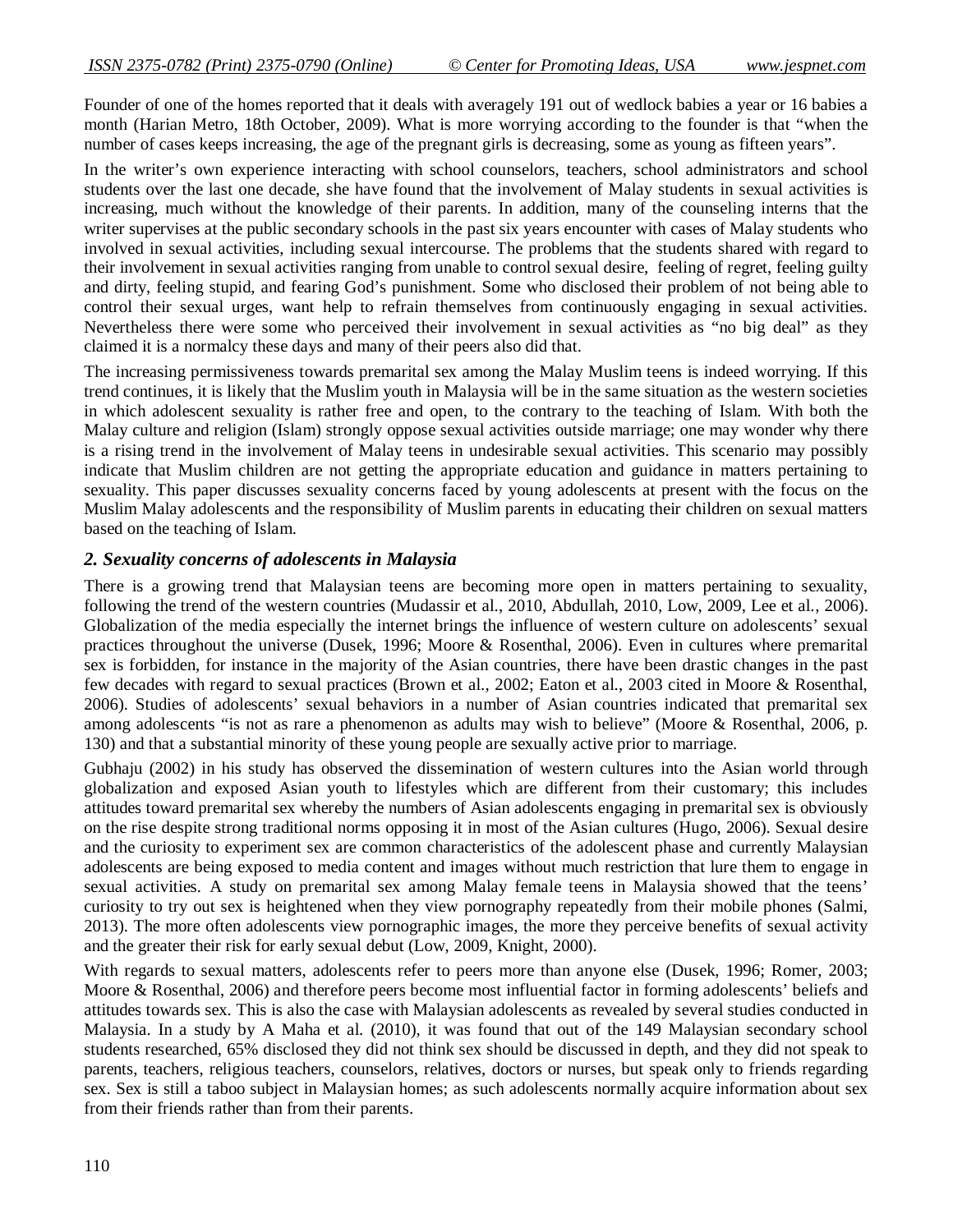All five Malay female teens in the study by Salmi (2013) revealed that they only shared their sexual concerns with their close friends and boyfriends, never with anyone else like parents, family members, teachers or their school counselors.

Another concern of adolescents' sexuality issue in Malaysia is the spreading of sexually transmitted diseases especially HIV and AIDS, Chlamydia, genital herpes, Gonorrhea and syphilis among the youngsters due to unregulated sexual practices. In Malaysia, cases of HIV and AIDS have risen significantly since 1986. The statistics in 2004 demonstrated that nearly 65,000 Malaysians had been diagnosed with HIV or AIDS, with an average of 19 new cases reported every day. It is estimated that more than half of all new HIV infections occur before the age of 25, especially the age group of 15-19, and most are acquired through unprotected sexual intercourse (UNAIDS Report on the Global Aids Epidemic, 2012).

## *3. Sex education in Malaysia*

Debate on sex education has been taking place for a long time in Malaysia and even though there is constant assurance from the policy makers that they are working on the issue, to date there is still no solid outcome on the matter (Abdullah, 2009, Nurullah et al., 2010). In 2006 the cabinet has approved what was supposed to be a comprehensive Reproductive Health and Social Education curriculum for in-school secondary school students. The curriculum was designed to provide a wide range of vital information about human sexuality in its biological, psychological, socio cultural and moral dimensions (Ning, 2008 cited in Abdullah, 2009). Nevertheless, due to unclear reasons up to date the curriculum is yet to be implemented in the Malaysian secondary schools.

Education on sexuality in Malaysian schools continues to be carried out on a small scale and incorporated in subjects such as Physical and Health Education, Science, Biology, Moral and Islamic Education (Nurullah et al., 2010). It is likely that one major hindrance to the establishment of formal sex education in schools is the belief (including of parents, the public and policy-makers) that providing thorough information on sexuality to students may influence them to engage in premarital sexual activity (Jahanfar S et al, 2009). Apart from that there are differences in opinion from the public as well as the policy makers on types of sex education suitable for all the obviously diverse Malaysian students. One good example is the request from some Non-Governmental Organizations (NGOs) for instance Malaysian Aids Council and Malaysia and Reproductive Rights Advocacy Alliance Malaysia (RRAAM) that sex education in Malaysia must not only focus on abstinence but it is crucial to also include information and services on contraceptive especially on condoms use (Abdullah, 2009).

According to these groups teenagers need to have the knowledge on contraceptive if the important objectives of sex education which are to curb problems associated with teens' premarital sex such as unwanted pregnancies, killing of babies and contracting sexual transmitted diseases were to be achieved. These parties stressed that besides abstinence, teaching "safe sex" to teenagers is equally important taking into account the reality that young people in Malaysia are increasingly participating in sexual activity and the number of them doing it at an earlier age is also escalating. These views from the NGOs were opposed by many including parents and religious organizations whereby these groups only approve sex education that only teaches abstinence and self-control as well as some facts on human's reproductive system and health.

Studies on sex education among Muslim parents in Malaysia have shown that many of the parents are not ready to discuss sexual issues with their children and the major reasons that they gave were feeling of embarrassment, feel uneasy, and do not have the knowledge to do so (Nurullah et al, 2010, Jahanfar S et al, 2009). The majority of the Muslim parents in the study by Nurullah for instance want sex education to be formally taught in schools as they revealed they did not ready to discuss sexuality matters with their children. The parents also wish that the sexual education if it is to be implemented must be in line with Islamic teaching. Additionally, according to them the instructors of sex education must be knowledgeable in Islam as well as competent to discuss sexuality issues with the students.

## *4. Role of Muslim parents in educating children on sexual matters*

Muslim parents must realize that children must be guided in sexual matters in a more comprehensive manner based on the Islamic perspective so that they will be in the Islamic path pertaining to sexuality. Nowadays children are surrounded by materials that lure them to involve in sexual activity from young. If parents fail to perform this task it is likely the children will resort to other sources for sexual information that can mislead them from the Islamic path which then may harm the children and the society.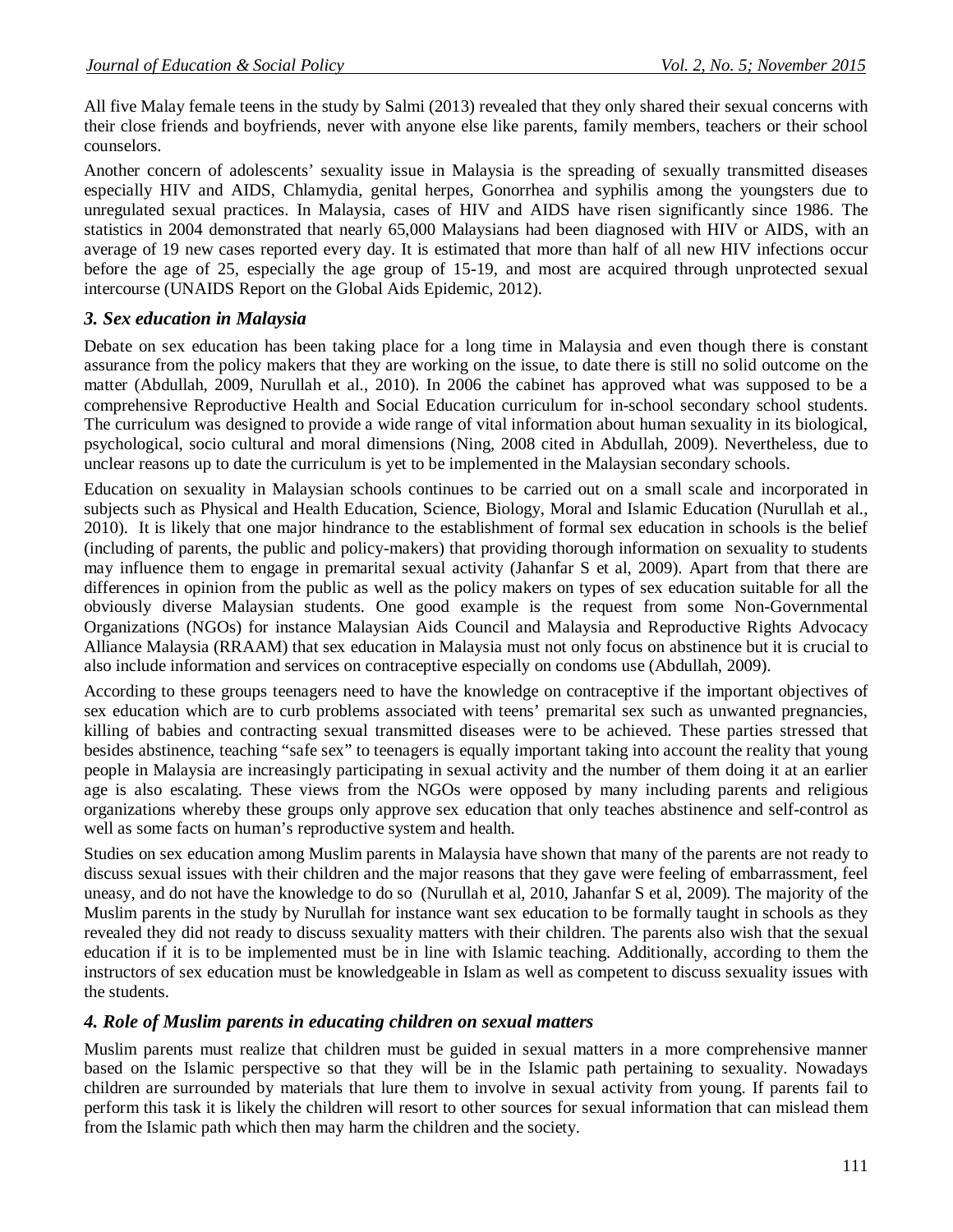It is therefore crucial for Muslim parents to be proactive and open in discussing appropriate sexual matters with their children. Resorting to regard sex as taboo is not a wise choice for parents because children crucially need appropriate guidance in dealing with the existing numerous bad influences on sex.Islam has provided the information and guidelines in sexual matters that parents may use and apply suitably to their children's needs. First fact about sexuality in Islam that parents should observe is sex is part of human life; it is not an unusual matter that parents should avoid communicating it appropriately to their children. For that matter parents should convey this message clearly to their adolescent children that sex is not a thing to be ashamed of or to be treated lightly; but it is also not to be indulged excessively and that is why we need Divine rules to regulate sexuality.

In Islam, educating children in sexual matters begins years before the age of puberty since when a child reaches puberty, he or she is by then accountable on their deeds and sayings (Ulwan, 2003). This can be seen in a *hadith*  of the Prophet when he advised parents on teaching children under their care in performing the obligatory five times daily prayers as well as observing the *adhab* (manners) in girls-boys mingling:

"Order your children to pray at the age of seven and hit them at the age of ten (if they do not pray), and separate between boys and girls in beds". (Muslim)

The Prophet reminded parents in the above *hadith* to train children when they are still very young about the boundaries of girls-boys relationship, so that when they reach the age of puberty and experience the increase in sexual urge, they will have the knowledge and ability to refrain themselves from involving in sexual activities prohibited by Islam that can harm them spiritually, physically and emotionally. He specifically advised parents to separate the place of sleep of girls and boys even though they are siblings and thus are *mahrams* (a male and a female who cannot marry to each other due to close relationship i.e. brother and sister, father and daughter, etc). This shows that even among siblings, there are limitations in boys and girls interaction to each other whereby there are certain manners to be observed, for instance not to sleep in the same bed or room.

Parents are also required to teach their children about respecting the privacy of their parents and seek permission before entering the bedroom of their parents. This is to ensure that the children do not witness inappropriate scenes which may affect or influence them negatively. Allah mentioned in the Qur'an:

"O you who believe! Let your slaves and the children among you who have not come to the age of puberty ask your permission (before they come to your presence), on three occasions: before Morning Prayer (*salatul Fajr*), and when you put off your clothes for the noon rest, and after the late-night prayer (*salatul 'Isha*). These three times are of privacy for you, outside these times, there is no sin on you or on them to move about, attending to each other. Thus Allah makes clear the Signs to you. And Allah is All-Knowing, All-Wise." (Qur'an 24:58)

In the above verses, Allah commands guardians of children to educate the children who have not reached the age of puberty to ask permission before entering the room. This is especially emphasized at the times when the parents are usually resting i.e., from the time after *'Isha* prayer to the *Fajr* prayer, and during the afternoon nap where normally people are not properly dressed. It is evident that Islam propagates decency and *haya* (appropriate shyness) or modesty in humans' life as these characteristics are needed to safeguard humans from behaving immorally and destroy their own happiness (Sheikh, 2008). Hence, Islam commands parents and guardians of children to shape the mind and the character of the children before they enter the age of puberty by using the guidelines provided by the religion.

It is vital for Muslim parents to begin teaching their children early on *haya* (shyness) or modesty for instance not to reveal their *aurah* or socializing freely with the opposite sex so that they may develop the right concept of *haya*. The prophet stresses on the importance of modesty when he says:

"*Modesty is a part of Iman.*" (Bukhari and Muslim)

"If you don't feel ashamed, then do whatever you like." (Abu Mas'ud)

About the time of the maturity age, parents may teach the children on the topics of procreation, the reproduction process, menstruation, childbirth and marital relationships (Sarwar, 1996) which information is abundant in the Qur'an and *hadith*. Children at this stage of development may also be taught on matters like "not to go near to things that may bring them to unlawful sexual relationships via interactive discussions using the Qur'an and *hadith* as the sources of information. It is imperative to note that when Allah outlawed *zina* (adultery) in the most central verse on adultery in the Qur'an His command is "not to come near zina":

"Nor come nigh to adultery: for it is a shameful (deed) and an evil, opening the road (to other evils)." (Qur'an, 17:32)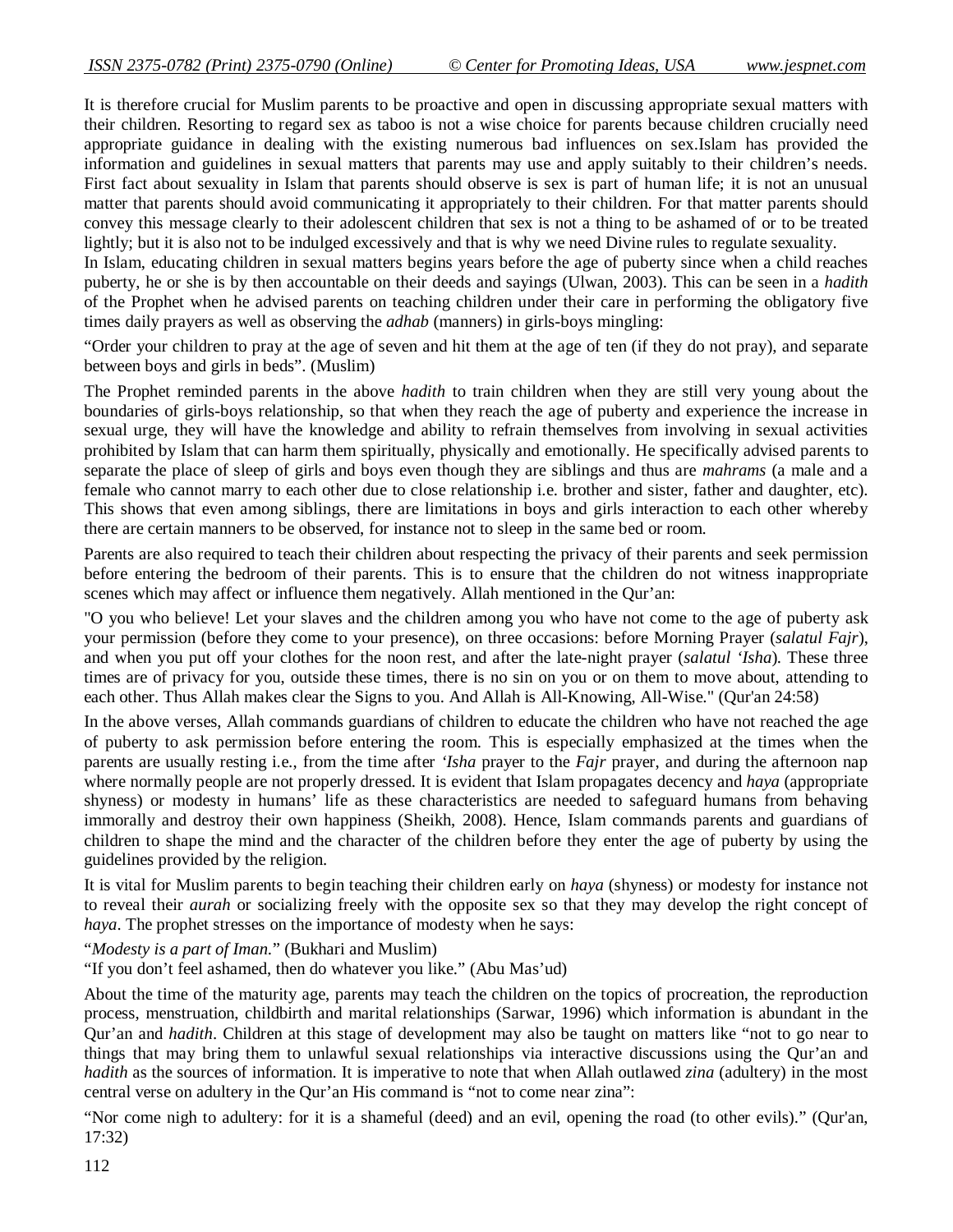It is clear in the above verse Allah prohibits the ways and acts which are preliminary introduction to entire process and approaches of adultery. Therefore it is vital for parents to clearly explain to their children in an interactive manner of the need to stay away from things that can bring to unlawful sexual activities*.* Parents may share with the children on the following Quranic verses and from there initiate active interaction with the children to educate them on staying away from *zina:*

"Tell the believing men that they should reduce/lower their gaze and guard their private parts and tell the believing women that they should lower their gaze and guard their private parts" (Qur'an, 24:31)

"Do not follow in the footsteps of *Shaita*n, for verily, he is for you an open enemy. He commands you with evil and immorality." (Qur'an, 6:142)

By using the above Quranic verses and *hadiths*, parents may also remind the children on the present's time influences that may possibly bring to prohibited sexual practices like pornography and other type of sexualinclined materials. They are not only in abundance today but can also easily be obtained and accessed especially through the electronic media. Parents should discuss with the children in a healthy and educative manner on this matter so that the children will really understand the negative effects of associating themselves with these things. Parents should also provide adequate supervision on their children's activities particularly on internet usage but it needs to be done in a moderate manner. Overprotective may make children "prisoners in their own homes" which is detrimental to their emotional wellbeing. It may also make children never learn to take responsibility or handle situations on their own, thus while it is essential for parents to provide adequate supervision it is also imperative not to do it excessively.

Parents should also at this time openly discuss with their children about the repercussions of premarital sex such as causing malevolence injures upon the family and persons' religiosity, dignity, honor and genealogy, may lead to unwanted pregnancy and sexual transmitted diseases. Apart from that, parents should also explain its implications from the religious, health, psychological and emotional aspects (Sarwar, 1996). When puberty comes normally at the age of 13-14, with proper guidance on sexuality as discussed above the child is expected now to understand the sexual regulations imposed by Islam and the reasons for its imposition. They may understand that Islam prohibits free mingling between different sexes for the benefit of their own selves, the human race and for the healthy development of society.

## *5. Conclusion*

Hence, Islam does not prohibit sexual fulfillment, it only regulates human's sexual behavior in order to protect one's dignity and morality which Islam regards as vital for the healthy spiritual development of the person as well as for the well-being of the whole community. Guidance on sexual matters is a duty that Muslim parents need to undertake effectively in order to tackle the problem of unregulated sexual practices especially among young adolescents. Today's Muslim parents must be conscious on the negative influences that the present "borderless world" can bring to their children's lives particularly with regard to sexuality. The major influence comes from the western culture that propagates a liberal lifestyle compared to a more conservative lifestyle of the Muslims' culture which is visibly appealing to many of the Muslim adolescents. Islam provides guidelines on sexuality because human has the tendency to indulge in excessive sexual gratification by following their desires blindly as mentioned in the aforementioned Quranic verses. Muslim parents need to guide their children to be "a master of own desires, not a slave to lusts" in order to protect one's dignity and morality which Islam regards as vital for the healthy spiritual development of the person and the community.